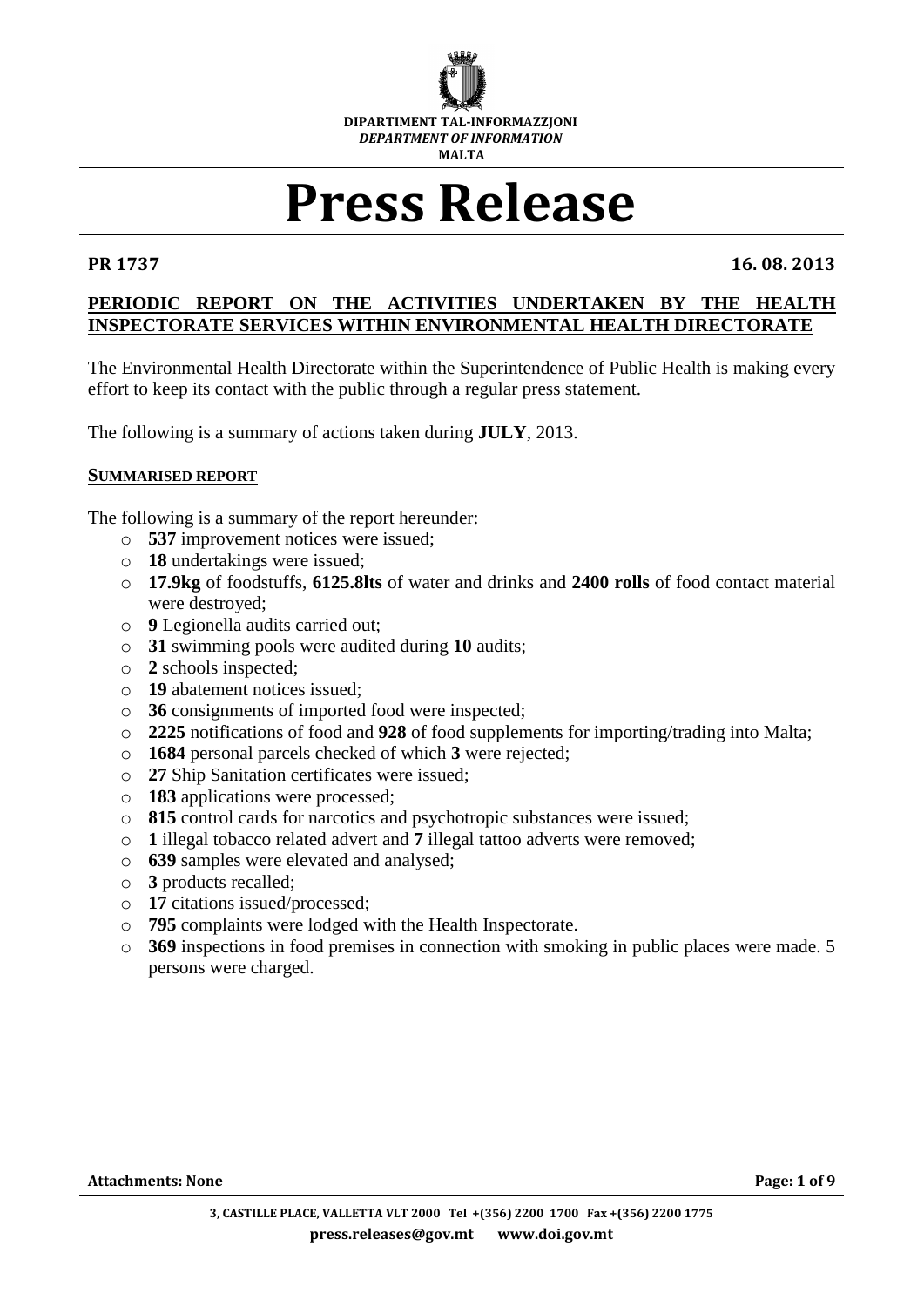# **DETAILED REPORT**

# **IMPROVEMENT NOTICES ISSUED TO FOOD BUSINESS OPERATORS**

**Five hundred and thirty seven improvement notices** in terms of article 33 of the Food Safety Act were issued to food business operators by the Health Inspectorate Services. During this period **22 improvement notices** were also issued to open market stalls.

An improvement notice is sent to all food business operators following an unannounced inspection by Environmental Health Officers within their establishment. The intention of this notice is to inform food operators about deficiencies noted in their establishments while the operator is given a specific deadline in order to rectify these deficiencies. Though the seriousness of deficiencies might vary, legal action is initiated when major deficiencies are noted.

### **HACCP AUDITS**

**No HACCP audits** were carried out. The **H**azard **A**nalysis **C**ritical **C**ontrol **P**oint is a Food Safety Management System which is obligatory in those food businesses providing high risk foods.

#### **UNDERTAKINGS**

**18 undertakings** were entered into by the Health Inspectorate, and concerned several food and environmental health related issues.

Undertakings are legal agreements between the operators and the Health Authority specifying deadlines by which deficiencies in their premises should be remedied in compliance with standing legislation. Failure to abide with the agreed deadlines results in Court proceedings being initiated.

#### **DESTRUCTION OF FOOD** The amount of **foodstuffs** destroyed by the Health Inspectorate was **17.9kgs and 6125.8lts of water and drinks.**

The foodstuffs included:

- $\bullet$  Meat and meat products  $-6.6$ kgs
- Powdered soup  $-1.3$ kgs
- $\bullet$  Delicatessen products 10kgs

**2400 rolls of food contact material** (plastic wrap) were also destroyed during this month.

#### **LEGIONELLA AUDITS AND POOL INSPECTIONS**

**Nine audits** at Hotels, and other similar premises to ascertain compliance with Control of Legionella Regulations, 2006 (L.N. 5 of 2006) and the Registration of Cooling Towers and Evaporative Condensers Regulations, 2006 (L.N. 6 of 2006) were performed by the Health Inspectorate.

**Thirty one swimming pools** were inspected during **ten audits** carried out by the Health Inspectorate to verify compliance with Swimming Pools Regulations, 2005 (L.N. 129 of 2005)**. 4 new pools** were registered with the Health Authority during this month. This regulation specifies that all swimming pools with the exception of those situated at a single family residence need to register with this Directorate. A list of registered pools can be found in the Directorate's website mentioned below.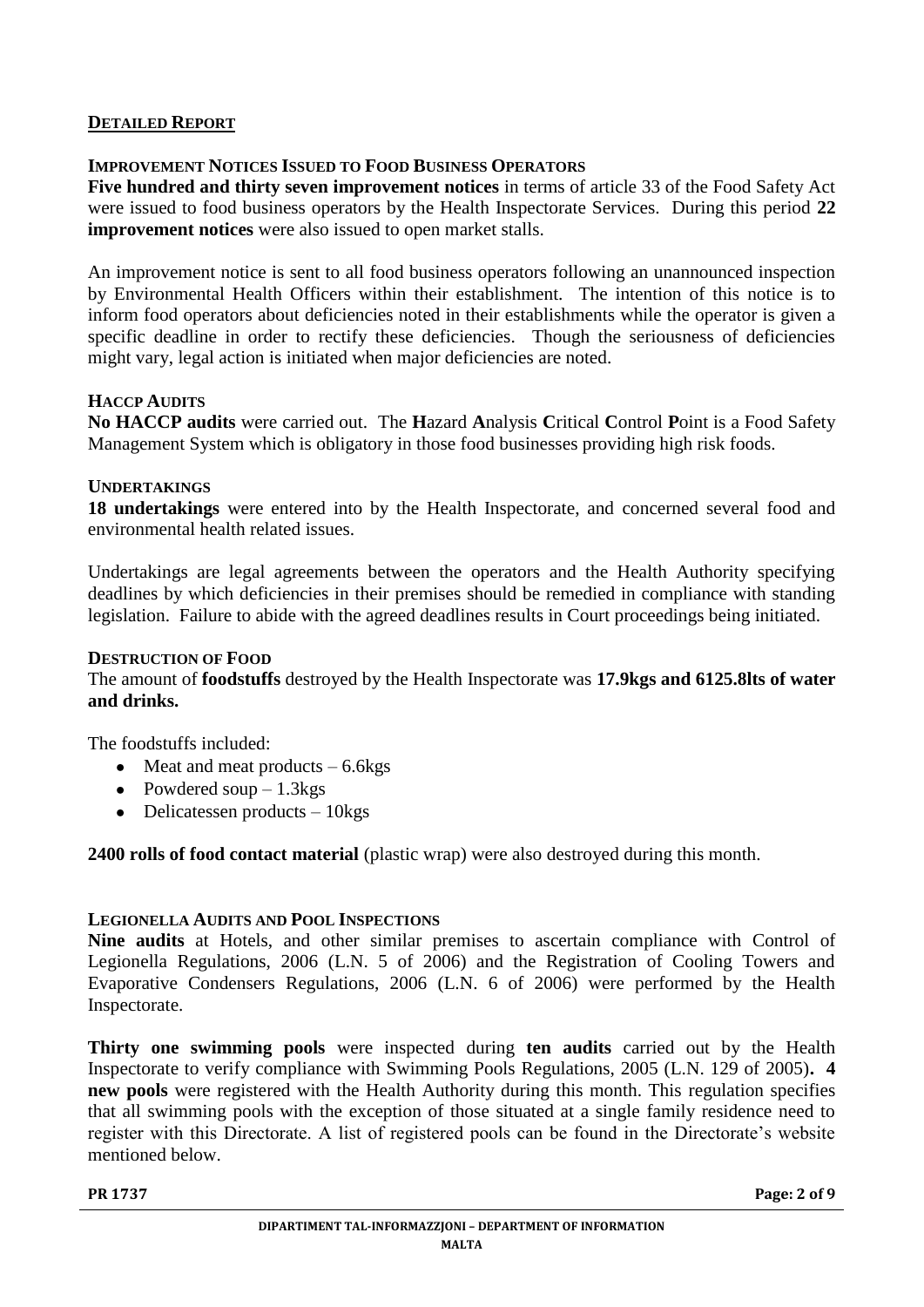### **INSPECTIONS OF SCHOOLS**

**2 schools** were inspected to ensure compliance with general hygiene requirements. Such inspections are carried out in private, government or church owned schools and whether, primary, secondary, tertiary or language or special schools.

## **ABATEMENT NOTICES**

**19 abatement notices** were issued by the Health Inspectorate in terms of the Public Health Act in view of inspections and audits carried out in the previous days.

# **CONSIGNMENTS**

**Thirty six consignments** of food imported/traded into Malta were also inspected by Environmental Health Officers attached with the Port Health Services within this Directorate.

# **CONSIGNMENTS DOCUMENTARY CHECKS**

**2225 requests for importation/trading of foodstuffs and 928 requests for importation of food supplements** were submitted to the Port Health Services as required by Trading Regulations of 2004 (Legal Notice 315 of 2004 which can be downloaded from [http://www.justiceservices.gov.mt/DownloadDocument.aspx?app=lom&itemid=11120&l=1.](http://www.justiceservices.gov.mt/DownloadDocument.aspx?app=lom&itemid=11120&l=1)

All traders of food including food contact materials and food supplements are reminded to notify the Port Health Services, 48hours in advance as explained in Press Release 1531 issued on  $13<sup>th</sup>$ August, 2011 (URL: [http://www.doi.gov.mt/EN/press\\_releases/2011/08/pr1531.pdf](http://www.doi.gov.mt/EN/press_releases/2011/08/pr1531.pdf) ).

# **PERSONAL IMPORTS**

**1684 personal consignments** were also screened by the Port Health Services, of which **3 were rejected**.

#### **SHIP SANITATION CERTIFICATES**

**Twenty-seven** Ship Sanitation Certificates were issued by the Port Health Services. These inspections are carried out in terms of the International Health Regulations of 2005 and involve the assessment of the general hygienic conditions and control measures undertaken on ships. A Ship Sanitation Certificate needs to be renewed every 6 months at an authorised port; Malta being an authorised port.

#### **APPLICATIONS AND CONSULTATIONS**

The Health Inspectorate received **183 requests to process applications** to operate food and nonfood business. Prospective operators who wish to open such businesses are obliged to apply for a permit with the Malta Environment and Planning Authority (MEPA) and then apply for the actual licence with the competent authority such as the Trade Licensing Unit or Malta Tourism Authority. At every stage, this Directorate is consulted in order to verify suitability of proposed premises.

# **CONTROL CARDS FOR NARCOTIC AND PSYCHOTROPIC SUBSTANCES**

**815 control cards for narcotic and psychotropic substances** (302 males and 513 females) were issued by the Drug Control Unit, which is another unit falling under the Health Inspectorate Services. **172 of these cards** were **new applications.**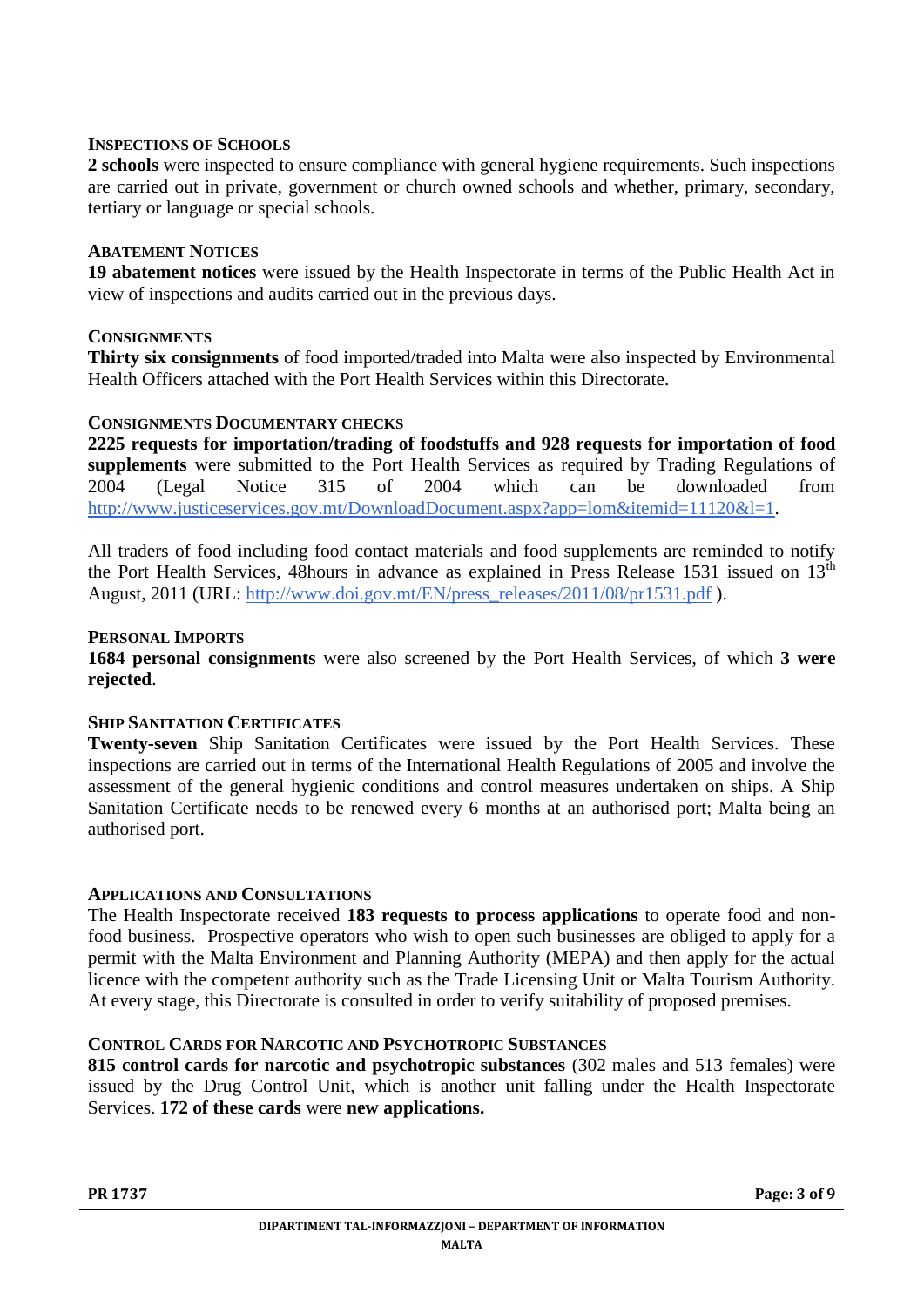These cards are issued when a medical doctor deems that a person needs to be prescribed a psychotropic drug. An application form is filled in and handed over to the patient which is in turn submitted to the Drug Control Unit, Shop 12, City Gate, Valletta Tel; 21245490.

# **ILLEGAL ADVERTISEMENTS**

**1 advert** involving Tobacco products in breach of Tobacco (Smoking Control) Act was noticed and the respective advertiser was instructed to remove such advert - something which was actually complied with.

**Seven** adverts of tattoo equipment were also noted to be in contravention of the Control of Tattooing Act.

#### **SAMPLES**

**639 samples** were elevated by the Health Inspectorate and submitted to the Public Health Laboratory for analysis and/or examination for several parameters.

# **BATHING WATER MONITORING PROGRAMME**

During the month of July, **435 samples of sea water** were collected and submitted to the Public Health Laboratory to be analysed for microbiological parameters as stipulated by EU Directive 2006/7/EC. The bathing water monitoring programme is carried out in accordance with the provisions of said EU Directive. The official bathing season started on the 13<sup>th</sup> May 2013 and will last till the  $20<sup>th</sup>$  October 2013. Sampling is carried out from 87 official bathing sites throughout the Maltese islands.

Up to the  $12<sup>th</sup>$  week of the monitoring programme the 87 sites have been classified as follows: 87 sites as Excellent Quality, **no** sites as Good, Sufficient or Poor Quality.

# **RECALLS**

#### **Three products were recalled** as follows:

- Press Release number 1479 issued on  $7<sup>th</sup>$  July, 2013 (URL: <http://gov.mt/en/Government/Press%20Releases/Pages/2013/July/11/pr1479.aspx><br>Press Release number 1585 issued on 24<sup>th</sup> July 2013
- Press Release number 1585 issued on 24<sup>th</sup> July 2013 (URL: <http://gov.mt/en/Government/Press%20Releases/Pages/2013/July/24/pr1585.aspx>

### **CONTRAVENTIONS**

**Seventeen contraventions** were issued / processed by the Health Inspectorate, **six** of which was related to food safety issues:

- One person responsible for a food outlet for not abiding to the conditions of license. Same person was charged for not abiding to an Emergency prohibition Order.
- Two persons were charged for not keeping a traceability system, for using a place for food processing without the necessary license and for offering for sale food without a proper label.
- One person for not keeping a traceable system, for keeping food in a risk of contamination  $\bullet$ and having a pest infestation inside the food premises.
- $\bullet$ One person was charged for keeping food (cheeselets) not at a proper temperature, for not providing a 'use by' date and for not providing a lot number on the label.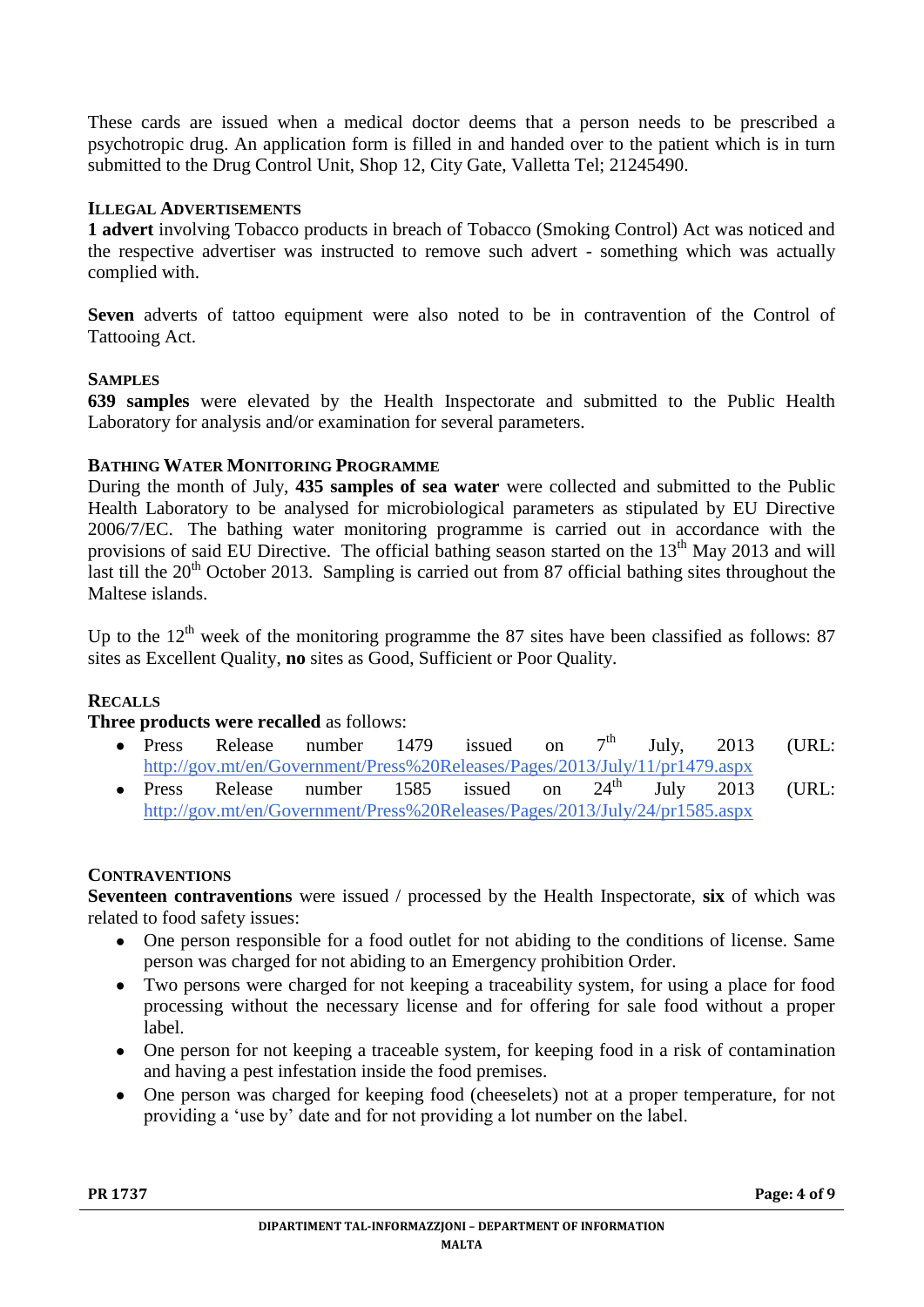Two persons cited one the same contravention for putting food for sale without proper labelling and for using a vehicle not registered with the Superintendent of Public Health.

**Eleven** were environmental health related:

- Seven persons were charged for smoking and/or permitting smoking inside a public place.
- One person for keeping drains in a bad state of repair.  $\bullet$
- One person for keeping an accumulation of refuse inside an open space.
- One person for keeping internal and external parts of house dirty.
- One person for letting foul water flow into the street.

# **FROM THE LAW COURTS**

During the second quarter of this year, **60 cases** (out of **191 cases**) were decided by the Magistrates' Court during various Health Sittings held. From these cases **17** were new, whilst the remaining were brought forward from other months/years.

From the cases heard in the last quarter, those found guilty were given conditional discharges ranging from **8 months to 'no period given'** and fines, the total of which amounted to **€4600.** The fines were imposed on:

- Christopher Drago was fined **€200** for giving false information to the Health Authority and for failing to abide with an undertaking which was entered on the 27th July, 2006. Mr. Drago was fined another **€200** for failing to abide with an undertaking which was entered on the 27th July, 2005, failing to register as a trader with the Food Safety Commission and working as a food handler without registering with the Food Safety Commission on the 26th March, 2006.
- General Distributors Ltd., Baker's Street, Qormi was fined **€500** for not having a water supply, failing to install a staff toilet inside store, premises and employing food handlers who were not registered with the Food Safety Commission; for failing to have a HACCP system and exposing food to risk of contamination on the  $29<sup>th</sup>$  August, 2006.
- Joseph Mizzi & Nazzareno Camilleri were fined **€200 each** for having a rain water system communicated to the sewage system inside Garage and 'Ave Maria House' in Triq Dun Bartolomew Attard, Żebbuġ on the 17<sup>th</sup> November, 2008.

# **Other fines charged for not abiding to undertakings entered on different dates:**

- Pinto Band Club, 77, Triq San Bastjan, Qormi was fined **€470.**
- Sharma Ethnic Cuisine, Triq l-Imħażen, Mdina was fined **€470.**  $\bullet$
- Cilia Products, St.Thomas Street, Hamrun was fined **€470.**
- San Filippo Confectionary, Triq Dun Anton Vella, Siggiewi was fined **€470.**  $\bullet$
- Trattoria Palazz, Triq it-Teatru l-Antik, Valletta was fined **€470.**
- Eskimo Store, Triq Felice, Zabbar was fined **€470.**
- 27A, 'Minerva', Triq Misraħ il-Barrieri, Msida was fined **€480.**

The following is a list of sentences given where necessary works were ordered to be carried out within a stipulated period and a daily fine was imposed in case of non-compliance.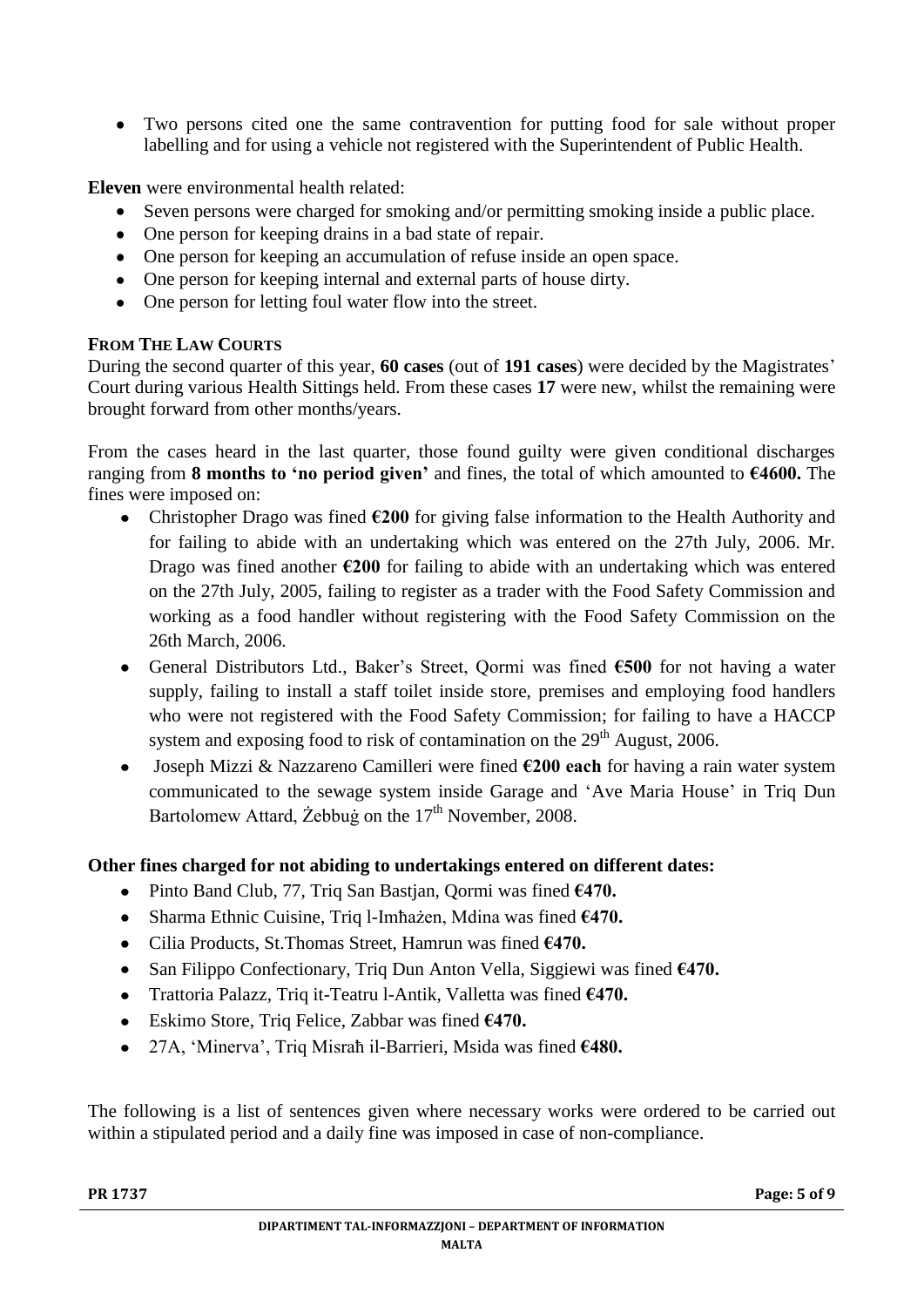- 'Dar it-Torri l-Aħmar', Triq it-Torri l-Aħmar, Rabat, for not having a toilet communicated with the sewage system and sink not connected onto a gully in the open air back in March, 1994. Necessary works are to be effected within 3 months from sentence and a  $\epsilon$ 5 (euro) daily fine was imposed in case of non compliance.
- 'Dar it-Torri l-Aħmar', Triq it-Torri l-Aħmar, Rabat, for not connecting the bath onto a gully in the open air back in February, 2004. Necessary works are to be effected within 1 year from sentence and a  $\epsilon$ 5 (euro) daily fine was imposed in case of non compliance.
- Garage with no name and number between 'England Rose' & 'Maria', Jannara Street B'Kara, for keeping accumulation of rubbish in April, 2008. Rubbish is to be removed within 2 months from sentence and a  $E10$  (euro) daily fine was imposed in case of noncompliance.
- Garage No. 3, Triq il-Ġdida fi Triq Carini, St. Venera, for keeping accumulations of rubbish in same garage in August, 2008. Rubbish is to be removed within 2 months from sentence and a  $E10$  (euro) daily fine was imposed in case of non-compliance.
- $\bullet$ Joseph Briffa Bakery, Old Mint Street, Valletta for exposing food to risk of contamination, for failing to providing a wash hand basin with a supply of hot water at a suitably controlled temperature, anteroom not adequately lighted and ventilated and for keeping premises in a bad state of hygiene in January, 2008. Deficiencies are to be rectified within 1 year from sentence and a  $\epsilon$ 10 (euro) daily fine was imposed in case of non compliance.
- 'St. Michael House', Tas-Sirena, Baħrija l/o Rabat for not having toilet facilities, kitchen sink drains not connected onto a gully in the open air and for obstructing the carrying out of necessary works in June, 2009. Necessary works are to be effected within 4 months from sentence and a  $\epsilon$ 50 (euro) daily fine was imposed in case of non compliance.

The following persons/entities were given a Conditional Discharge for a stipulated period:

# *8 months*

- Lorry Farrugia & Sons, Labour Road, Zejtun for failing to notify the Health Authority with a consignment on January, 2012.
- Dolce Sicilia, Dragonara Road, Paceville, San Giljan for failing to provide pest control measures, for keeping equipment which comes in contact with food in a bad state of hygiene and condition, for failing to protect food from risk of contamination, premises was not kept clean, drainage facilities not constructed to avoid risk of contamination, staff toilet not provided with a ventilated anteroom, employing food handlers which were not registered with the Food Safety Commission and for failing to provide a wash hand basin with cold and hot water in September, 2011.

# *6 months*

- No. 53, Triq il-Parroċċa, Mosta, for keeping a diary farm without obtaining a license from  $\bullet$ the Health Authority in May, 2000.
- Farm next to No. 53, Triq il-Parrocèa, Mosta, for keeping accumulations of manure, exercise yard and rain water pipe not according to law in March, 2009.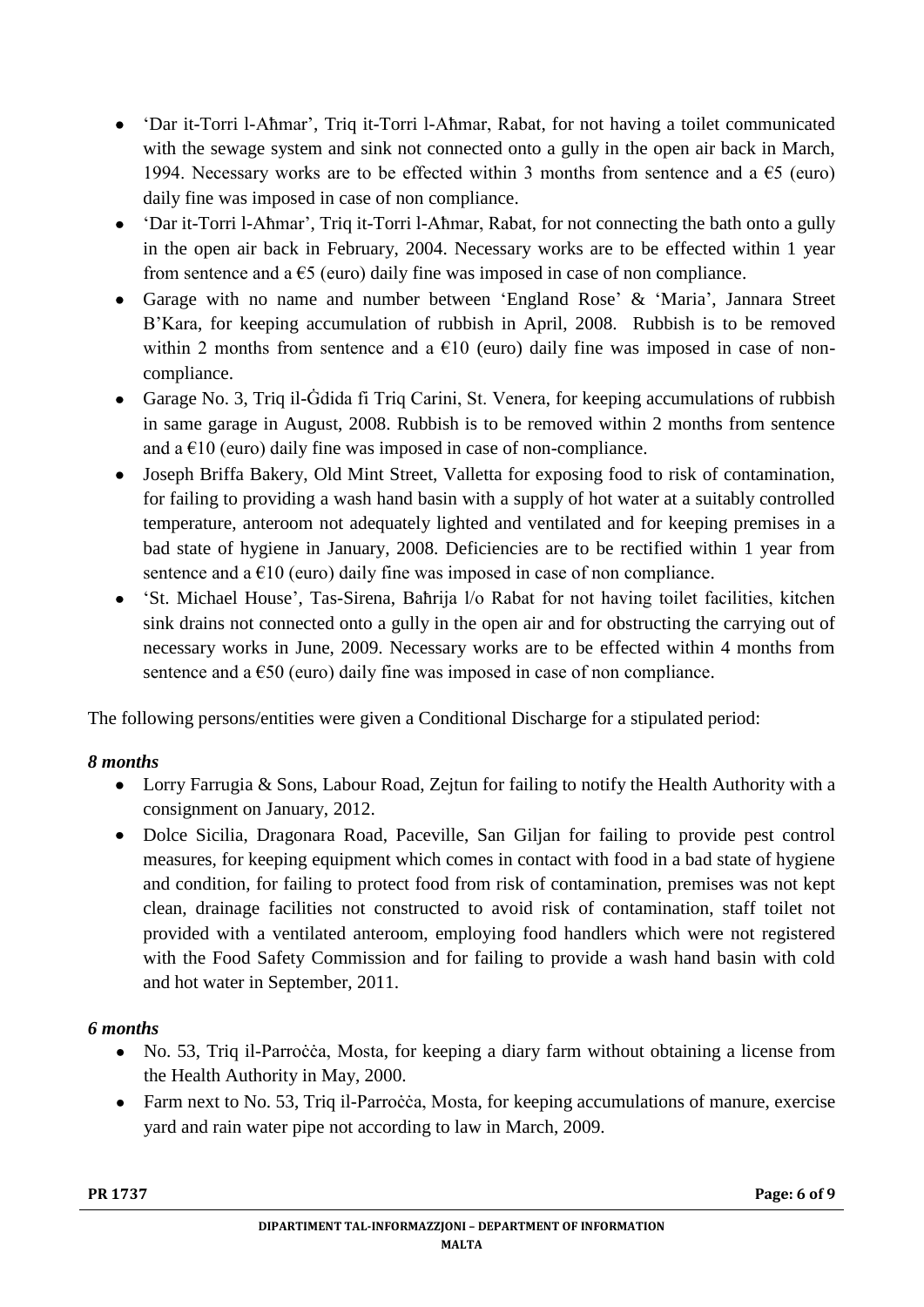- Anthony Buhagiar at the Farmers' Market, 'Ta' Indri Kiosk', Ta' Qali l/o Attard, for not having facilities for the washing of hands and equipment in December, 2011.
- Wok to Walk, No. 134, The Strand, Gzira, for not keeping the premises and the equipment in a good state of hygiene, food exposed to risk of contamination and for failing to keep walls and floor in a good state of repair and condition in November, 2012.
- $\bullet$ Adira Sailing Lido/The Big Blu, Marfa Road, l/o Mellieħa, for keeping food (milk & milk products) at temperatures which could result in a risk to health, premises was not registered with the Food Safety Commission and for not having a traceability system of food suppliers in July, 2012.

# *3 months*

- Vehicle Registration Number DAA 305, in Triq il-Karmnu c/w Triq is-Sorijiet, Tarxien, for  $\bullet$ failing to provide a wash hand basin, not having a supply of cold and hot water and vehicle DAA 305 was not registered with Food Safety Commission in October, 2012.
- Fruit Drops, Trig Sant'Anglu, Żejtun, for working as a foodhandler without being registered with the Food Safety Commission, for keeping refrigerated food products at a temperature above 8°C and for failing to identify the Critical Control Points in April, 2012.
- Green Acres, No.22, Triq Gia Cint Tua, Gżira, for selling food items with lapsed Use By Date in August, 2012.

The following were all given a *3 month* Conditional Discharge for having in possession cigatette packages which did not bear the combined pictorial health warnings as requested by law.

- Iris Joan Douglas Markham, Sunny Coast Mini Market, Qawra Road, Qawra.
- Sir Anthony's Wines & Spirit, 41, Depiro Street, Sliema.
- EverFresh Greengrocer, Triq Ġużeppi Xuereb, B'Kara.

# *1 month*

- Nazzarenu Scicluna, for the dumping of rubbish in the area of Wied Qirda Limiti ta' Ħaż-Żebbuġ, back in October, 2005.
- Army & Navy Bar, Triq il-Kbira, Ħamrun, for working as a food handler without being registered with the Food Safety Commission in November, 2011.

# *1 week*

- Clinton Galea obo All for Property Ltd. at L-Għawdxi, Triq Sant'Antnin, M'Scala, for obstructing the health authorities from performing their duties back in September, 2008.
- Clinton Galea obo All for Property Ltd. at Old City Bar, Triq San Lawrenz, Vittoriosa, for importing food in breach of the food labelling regulations, for removing food items without permission by the Health Authority, food products with tampered date of durability, for obstructing the health authorities from performing their duties and not giving the Health Authority required information in March 2008.
- Clinton Galea obo All for Property Ltd. at:
	- i. L-Għawdxi, Triq Sant'Antnin, M'Scala;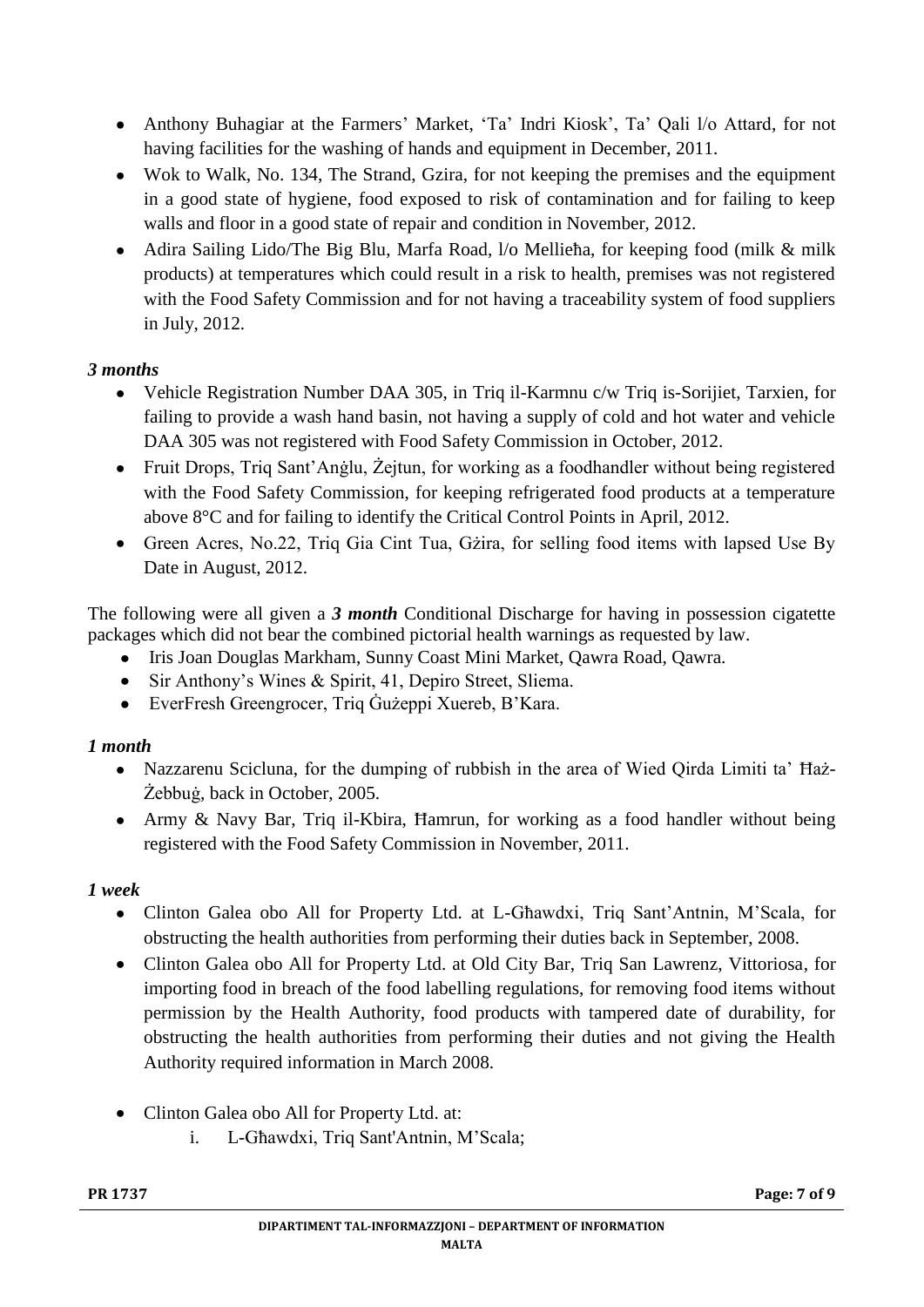- ii. FIF's Pastizzerija, Triq Testa Ferrata,Gzira;
- iii. Sphinx Pastizzerija, Triq San Pawl, Cospicua;
- iv. Regent Self Service, Triq Mosta, St.Paul's Bay;
- v. El Burritos, Triq Sant'Antnin, M'Scala;
- vi. Qormi Boċċi Club, Triq il-Wied, Qormi

for importing food in Malta in breach of the food labeling regulations, for removing food items without permission by the Health Authorities, for exposing for sale food products with tampered date of durability, for obstructing the health authorities from performing their duties and for not giving the Health Authorities required information in March, 2008.

# *No Specific Conditional Discharge Period Given*

- 'Casa Serena', Sir Luigi Preziosi Square, Bugibba, for failing to abide with abatement notice issued on the  $9<sup>th</sup>$  February, 2012.
- J n I, Triq Fra Diegu, Hamrun, for the manufacture of burgers and prepared meats without the SPH license on the  $7<sup>th</sup>$ March, 2012.
- Eskimo Store, Triq Felice, Żabbar, for not providing a sink with cold and hot water behind  $\bullet$ counter, premises was not adequately lighted, for having shelves that had edges which were not smooth, easy to clean and non-absorbent, for not providing wash hand basins with a supply of cold and hot water at a suitably controlled temperature in the toilet room and behind the counter and for keeping the walls in the toilet room not in a good condition on the  $22<sup>nd</sup>$  August, 2012.

# **EMERGENCY CONTROL ORDERS**

**One** emergency control order was issued against one person.

# **EMERGENCY PROHIBITION ORDERS**

During last month, no premises were closed down by the Health Authority.

# **COMPLAINTS**

**795 complaints** were lodged with the Directorate which were categorised in one or more category, as follows:

#### o **Food related complaints**

**158** complaints were related to food. The most common type of food related complaints were: improper labelling (26 complaints), hygiene of food premises (25 complaints) and risk of contamination (21 complaints).

# o **Other Environmental Health related complaints**

Another **679** complaints were environmental health related. The most common complaints were: pest infestations (186 complaints), infiltrations (114 complaints), accumulation of refuse (69 complaints), discharge of foul water (50 complaints) and foul smells (44 complaints).

# **Note: The number of complaints and the number of categories do not tally, since one complaint received may encompass one or more categories.**

# **TOBACCO SURVEILLANCE**